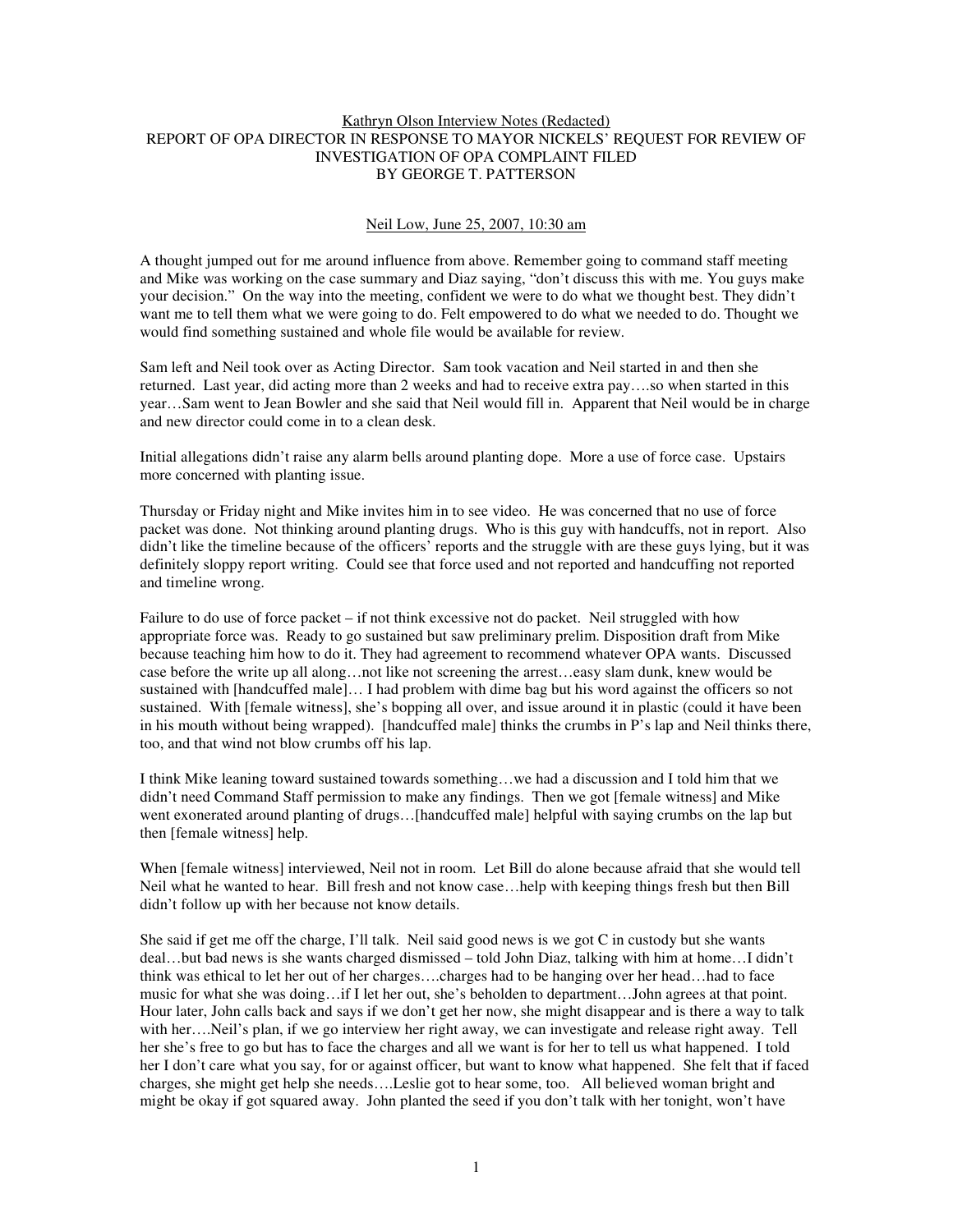anything and Neil immediately thought I'll I&R and bring in detective and see what she has to say. She was released and we brought her into the OPA offices downstairs. Before we signed her out of the jail, I talked with her in my uniform…we tried not to draw attention to her because then everyone know and that's when we decided to make the I&R…still winging it because she didn't want to talk with us in front of the other jailed others…cooperating with the police. She said up front I have something that might help you…walked as far away as could but she said I'll go back in and everyone will know something up…Neil figured out I&R and she said something about it would be good for me to talk (to deal with drug issues)…not mention dropping charges and made clear that not want to talk there. Neil signed paperwork for I&R and could do without clearing with anyone else. Did it on my own. Detectives can I&R people. Knew that would need to call sgt later and tell him what happened with his case…Eric Bardon.

Preliminary conversation in the jail and almost nothing in the OPA office…I knew would at least doing the cert and wanted to keep my professional distance. Also worried that my presence could influence what she said.

Few days before found her, Chief said you got [handcuffed male] but can't you guys find that woman…she's a dope user and she should be down there all the time….Neil went back to OPA and printed out picture and went to precinct and asked for them to let her know if found let us know. Within 2 days got her. Embarrassed b/c we should have thought about that.

When talked with her, already in the newspaper? Had Lisa D. already been interviewed and arguing planting dope….but OPA more focused on use of force. [female witness] first person interviewed that said that P had accused SPD of planting dope. First person to talk around "planting"…P had just said this is not my dope…For OPA, more of side issue. For Chief, et.al, should have taken more seriously.

Neil realized that need to let prosecutor know around video. Showed Sam he thinks. Neil told Mike and Mike told Leo.

Met with Chief every two weeks but happened less after Sam left. Have meeting and Capt would suggest 4 or 5 cases want to discuss and some of those he might weigh in and others not. After Sam was gone less structured meetings but before or after staff meeting do up dates. After this one hit the press, more sessions when I came up... including one with Chief, Clark, John and I pulled all cases for the first part of  $07$ maybe first few months…each took a pile and had a chart on the board and looking for patterns …looked at 40 or 45 cases… the less dope, the less writing, the more dope, the better the documentation. Sometimes other officers involved but anything with their name on it we looked at. Shane Anderson (narcotics background) went to see if all of the dope was accountable…. Charting on wall before interviewed [female witness]. Meeting with prosecutor's office and met with them and Larson came and talked with a group of us (not the Chief) and Leo Port (maybe late February).

The investigation was tenacious….My record will show that not bashful about recommending sustained when have evidence. When Kate and I talked, closer in agreement...not provable planted dope and use of force okay. Both felt disingenuous but not sufficient evidence that they were outright lying.

First time see video, shocking, but second time, could see not look like planting dope and use of force okay and now also comparing to report…not mean that report wrong but not including facts…lacking facts as opposed to bold face lying.

Called Bill in because he lived closer than Randy.

# Randy Woolery, June 25, 1:30 and July 5, 2007, 10:30

Rotate intake – Brian's day – take initial notes, photos, and send 5-day notice (contractual issue). Want intake done in 10 days from date of complaint. Submit to Mike and he has 30 days to classify (30 days from complaint) and send to officer. Nothing about the case that was unusual. Made complaint on the  $5<sup>th</sup>$ , so probably didn't know about video by somehow learn by time of Randy's contact on the 18<sup>th</sup>. Progressed naturally. One long weekend or two between time of intake and assignment. Assignments based on……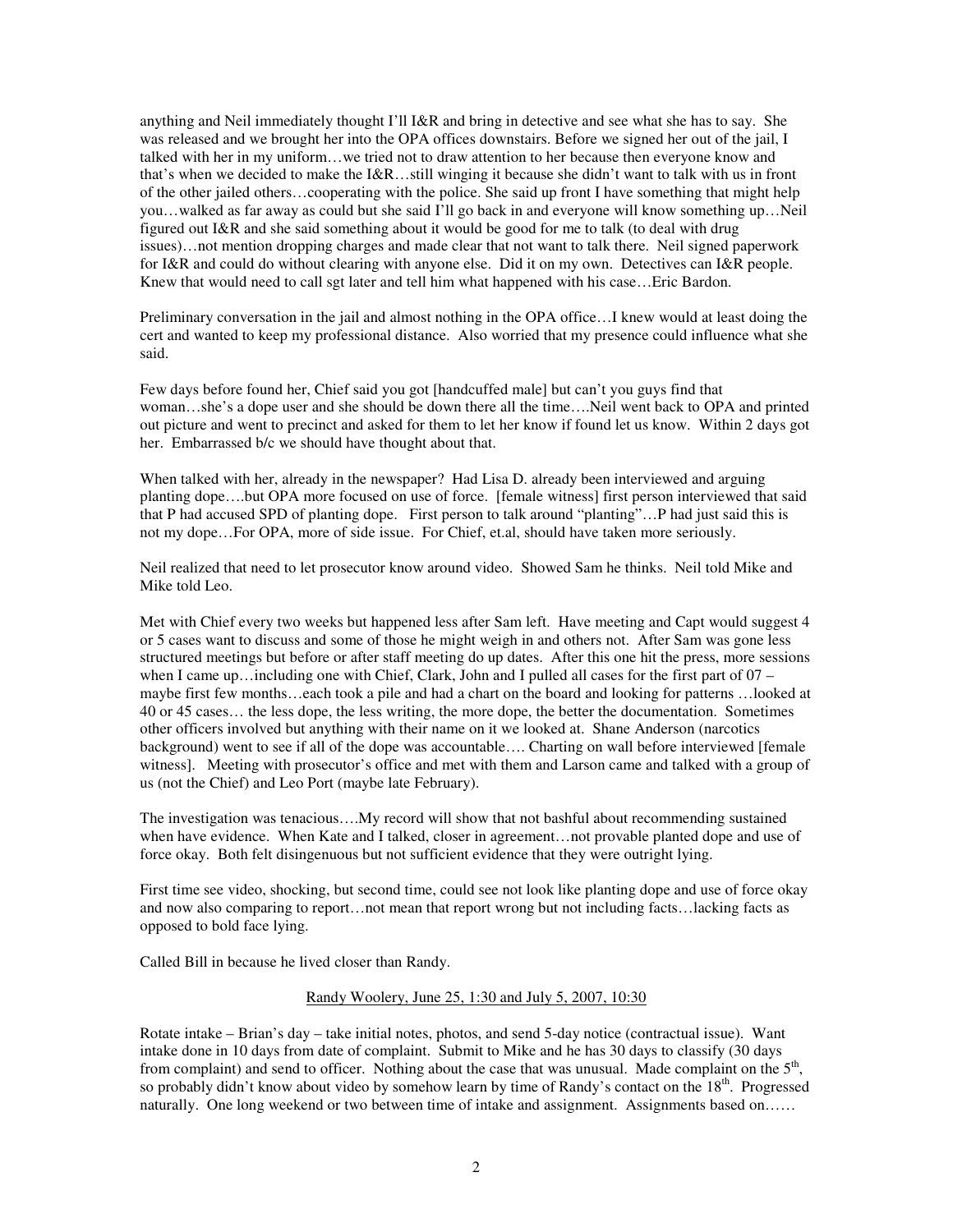Got it on the 18<sup>th</sup> of Jan., called Patterson to find out his position (had only read the reports). Some other preliminary work. He had tried to get video and they said would give to SPD but not Patterson. Picked it up when ready, looked at cameras. "Report paints concise picture of events'" but saw what I thought was unnecessary force and didn't see them recover drugs from lap…told Mike that video and reports not look the same. Then must have shown Mike the video. This was  $2^{nd}$  or  $3^{rd}$  IS case, though 1000's in other units.

Mike reviewed case with Leo and thought that it was evidence for Patterson's felony and told R to contact narcotics, Romero, and told him they'd rushed filed it and so referred to Erin Becker at prosecutor's office. She's the filing chair for the drug unit and wasn't aware of the case but would pull the file. He walked video down to her and show her how to open because proprietary. Without any comments to him, she said words to the effect of we'll have to dismiss this case, but not my decision so will get back to you. She reviewed the statements after Leo let her and then about a week later dismissed. Early to mid March.

Letter went out to federal public defender and then snowballed from there. When letters went out they were spark or proverbial straw for media.

Under orders through Mike but came from Diaz to not disclose videos. First interview, had video but not mention. First interview, admitted that [handcuffed male] has been handcuffed…not remember if they mentioned first or Randy…but once came up, were forthcoming. The timing was what blew him out. Almost nothing on the video is document in the report. Timeline and lack of detail in report the main concerns. Looked like use of force a little excessive but no way to proof use of force at precinct. Early speculations.

Think Diaz might have looked at it, but know that Low looked at it and at least talked with Diaz about it. One point later when Diaz, Chief, Kilmer all saw at same time….much later into it, so don't know if first time for them….at least mid to late March.

Probably that same meeting date, Chief said…talked about difficulties in finding [handcuffed male] but with persistence were able to find and aided by fact that officers had run their name and got forwarding address, etc. Had lead on him but female was unknown entity. Patterson knew her by [female witness] but not know if true name. Gave her phone number and left messages but not want to respond. The Chief said I bet the downtown officers know her and go to video unit and have stills made and find her and interview her. Bill Edwards showed him how to print stills and made up flyers ….thought it would be useless but contacted Jim Fitzgerald and he circulated…An old student of Randy's Jason Drummond called him and said C had been arrested. Shane and R drove to WP and started initial contact.

Took photo and verified her. She talked about enough to verify had been there….consistent with Patterson and [handcuffed male]…confident she was the same person. She had seen the story in the paper and didn't want to talk unless not go to jail….she said she had info we'd want to know but not talk unless could arrange to get her out of jail…We don't know what she's going to say…"Do you have info you think we want to hear? We don't want to know anything but the truth. You're in on a felony...felony outweighs admin review…we cannot get you out of drug charges…TV talk." But knew important so page Mike and then Neil and he called back. Agreed with Shane and R that not comfortable arranging for her release.

Around 8 or 9, Neil called him and asked for name of woman because we're going to give another shot and will call Bill because closer. Came in the next day, sure enough that the statement taken and went to listen to it. When heard, thought she was a little gracious, but I wasn't there…I've learned that everyone has a different perspective of the same event. Her statement consistent, though maybe a little accommodating for officers.

Went to her apartment to check to see if she'd saved voice messages. Been a couple of months by that point.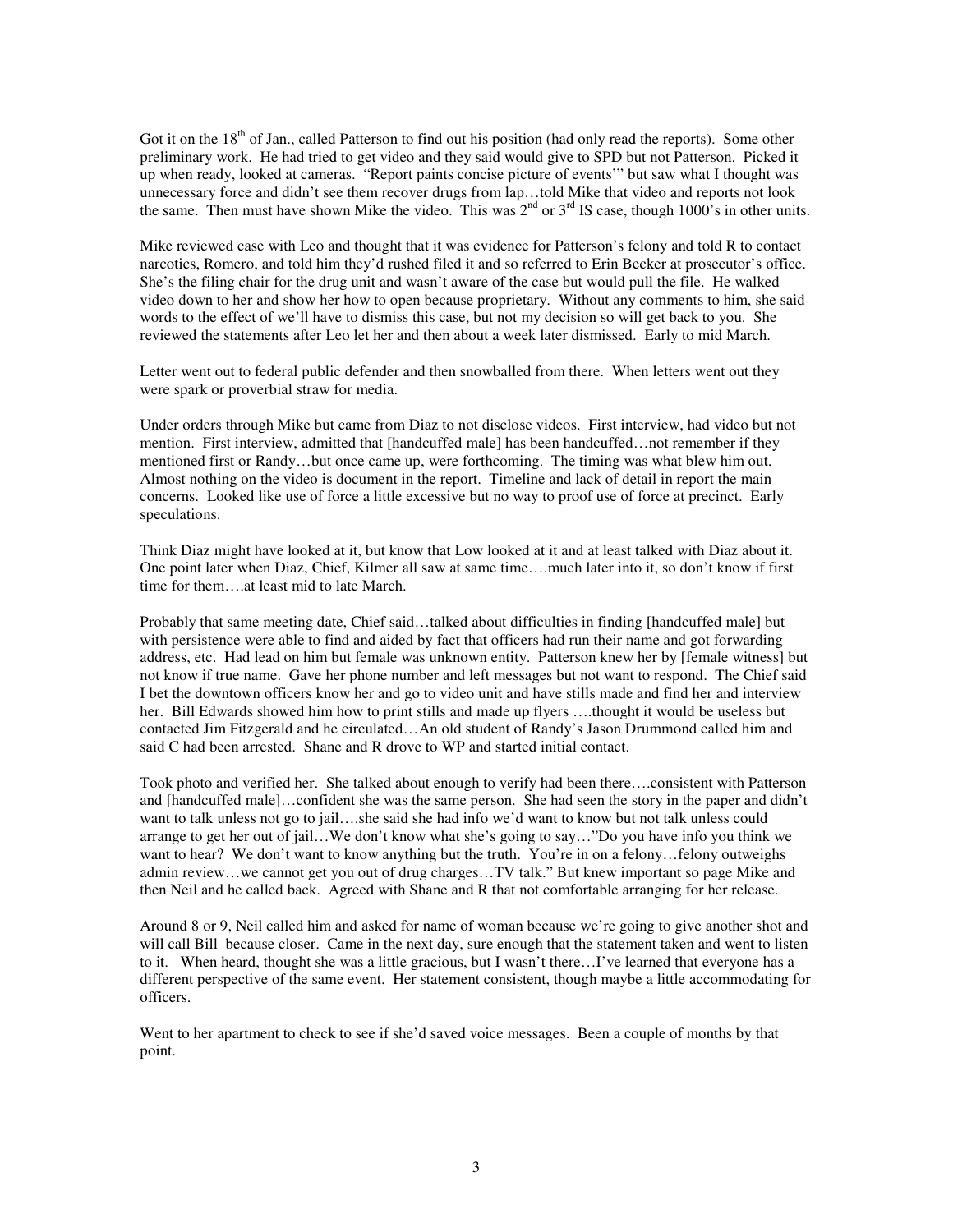Detective units administratively book and release all of the time, though patrol might not. Not know if would have had to post bond…Patterson had pending case and might have had to post for that reason. Not clear if [female witness] had anything else on her record.

Shane and R concerned around appearance of "buying her testimony." R's plan was to come talk with her the next day but that Low wanted to talk with her that night while they knew where she was. She was nice, articulate, not have been on street long….not tainted by the street life.

Screening of the arrest not addressed right by OPA? Lot of keeping it within the squad when only other bicycle officers around to get wagon and do the screening. More concerning than weight given. Sgt. Suppose to do in person so you can see the person and they have opportunity to do complaint and be sure there is probably cause. Reason why we do it; makes for good police work; hold to higher standards and immediate review by line of command. Other sgts. Working that night. Got lumped into the arrest procedures with [handcuffed male] – should have been focus on the lack of sgt. Looking at everything. Complacency on the part of WC in letting bicyclists do own thing.

If honesty issue it's in the report – tailored facts to make probably cause fit the report. Timeline could be a lie or lie of omission around some of the details. Tailoring the facts to make it an airtight case.

Officers uses force and no report….maybe necessary but not reasonable. But talking with guy in wheelchair who will have strong arms. Wasn't there so can never be sure.

Randy, not in this case or typically, would have a discussion around disposition. He might ask a clarifying question but doesn't really get into discussion or ask opinion. Not consult with Randy.

Done 100's of these cases, taking short cuts. Not lying but giving process short shrift.

N and T don't like OPA

We do a good job of policing ourselves; lots of points could do leading questions, destroy evidence, and not go interview another witness. Case highlights how well we can police ourselves; we are good at it, we don't hide anything, we turned over to the prosecutor…we did the right thing in turning over evidence in felony. This is transparency.

No reason to think she'd help the officers, more likely she wouldn't. Nobody else had so why would she and why would WC even help if it could hurt the officers? Says something about respect for the system. If anything, R embarrassed that hadn't thought of finding C. "Excellent strategy that I should have thought of." Chief thought a couple of specific officers would know her but they were out of town and so sent fliers to others. Wish had done differently.

Also wish had done different: gone for video earlier, including the hour prior. Coming from fraud perspective, assumed had everything available. By time realized what had happened prior relevant, it had been overwritten. Our forensic guy tried to do it and probably overwritten day got original video. Our guy went down there and saw we problem in trying to retrieve more – May 24<sup>th</sup>. Dave Dunn. Secret Service Task Force in federal building. Overwritten 4 or 5 times.

Room to disagree but nobody asked me what I thought or told me what to do, beyond Chief suggesting we find [female witness].

If only had a dime baggy, could they have arrested [handcuffed male]? Timing of interviews, months later. But guys got 5 day notice and should have been reviewing the case or keeping on top of details. Rich not ask around number of cases that night. The process was stellar.

# Mike Kebba, June 25, 3:30 and July 5, 2007, 10:30

Kebba checked and no other email and only ones can remember.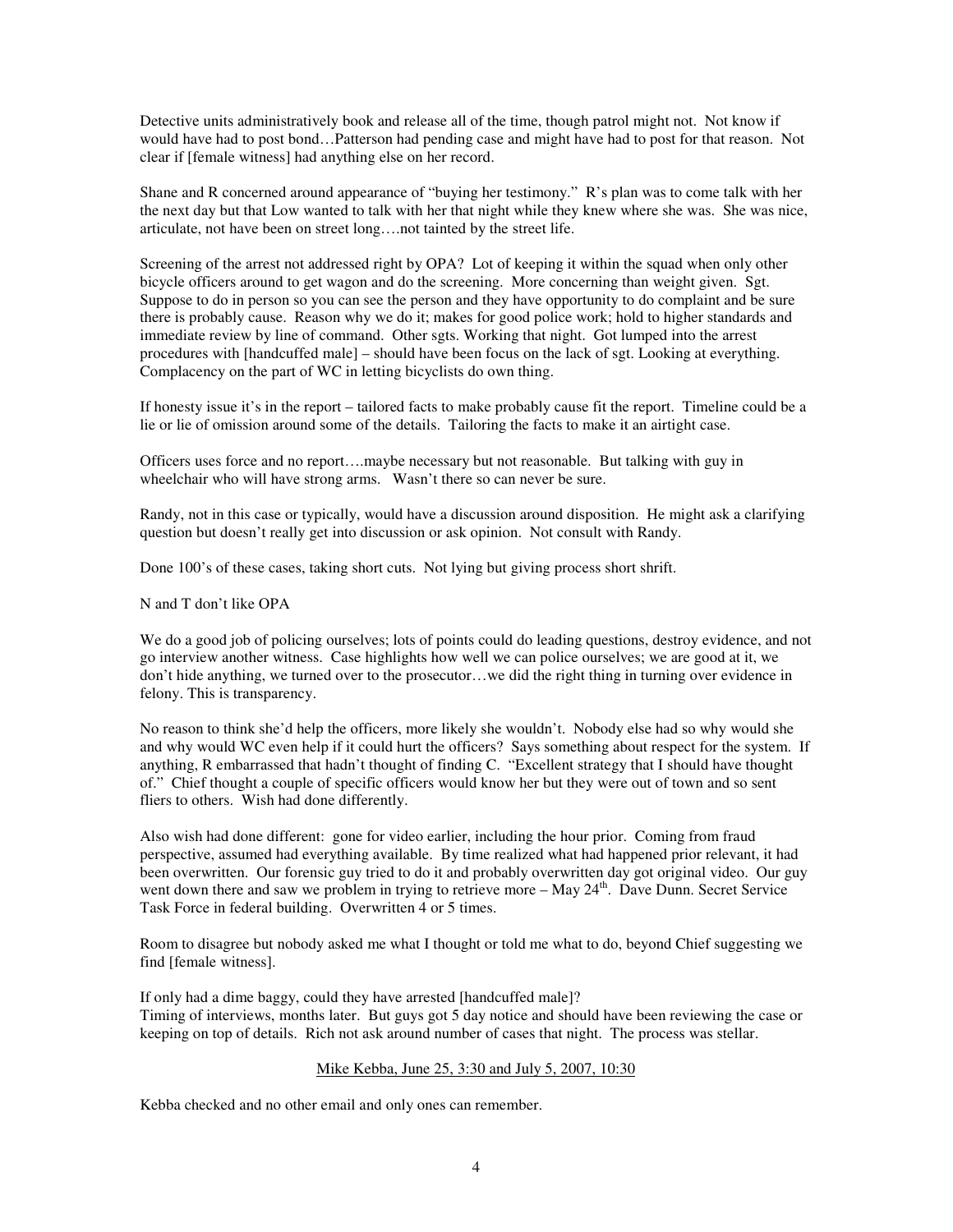Don't archive email; if case related, give it to the investigator.

Emailing Chief because wanted to be sure he understood exact situation with video. Why we did or did not have video complete. Wanted to be sure that Chief knew what we'd learned.

Chief really gets involved in cases on an ongoing basis. More interest even because of high profile. Meets with OPA regularly. More attention as individual interests come up, e.g. Prosecutor's office get interested.

Clark say gave up video because evidence of drug offense, but potential exculpatory evidence. Officers have reputation in their office. We didn't offer any opinion; only said it's item you should review; discrepancies between the report and video.

First look at video; knew interesting, but the force not look over the top, concern not documented, but still didn't leap to any conclusions. Low look at almost immediately, along with Leo.

Meet with Sam, Low Clark, Diaz, Mike at Col. Center; Clark left before issue comes up. If know about video, can fill in blanks; video represented chance to chance to gauge veracity. Litmus test around whether being honest. Strategy was to not show the video at all; consensus to not show in order to test forthrightness and recollection. Couple of guys went to class and said should always show video; we eventually get to it. Our decision was to wait and then show video next round; being as impartial as possible and make sure we got our facts straight. One ee said he knew of the video all along.

T's less than responsive answers to the missing marijuana; memory loss or potential video?

At point that Chief wanted us to find woman in video, Mike not at the meeting. But got the message and somebody would know who she is. I didn't know who she was and it didn't come to mind to go find her and didn't know how to do so. We already had [handcuffed male]' testimony. Good suggestion from the Chief. Mike not involved with any of the contact at the jail.

Before [female witness], what was Mike's thoughts? Between 4/5 and 4/9, wrote disposition. They were trying to figure out if almost done. Capt. Asked where aim I at? I said I'm completing it. Remember trying to get it out by a Friday. Low said nobody upstairs wanted to prescreen my recommendations. I remember telling him that I split force into two counts and that at least one allegation would be sustained. I felt stress but not from the Chief's office; I felt focused to make this one of the most scrutinized analysis; such a big case and so many factors; it wasn't easy; painstaking…Did I have influence? No. Did I feel uncomfortable, comes with responsibility. It just wasn't fun; work for a reason. Absolutely not – Chief didn't meddle. For him to ask questions, not unusual. We welcome that because we might not be looking at all of the angles. If he has unanswered questions, we have to go get answers before case is closed. He's the person ultimately responsible for the finding. No outside influence one way or the other. Everyone resting on our ability to investigate this thoroughly and allowed process to play out. I cannot even say if anyone had any hopes for outcome. If had favoritisms, not made known to him. Nobody circling around these officers.

Chief didn't know what [female witness] would say, or what the officers would say.

When looked at other cases, pulled list of cases prosecutors had problem with. Shane Anderson checked to see that evidence listed in those cases made it into evidence room. Another due diligence thing. Checking under the rug. Pretty responsible.

Time issues; adjectives used to describe time; leads one to believe…puts them in position that they can't defend their work and put us into position around not being able to be conclusive…did they cooperate or not? Not sustained reflection on their lack of detail. Chief didn't change any finding. Can and does do it on occasion but didn't in this case. Also on occasion decides that OPA recommendation too lenient; decide on sustained (e.g., road rage case).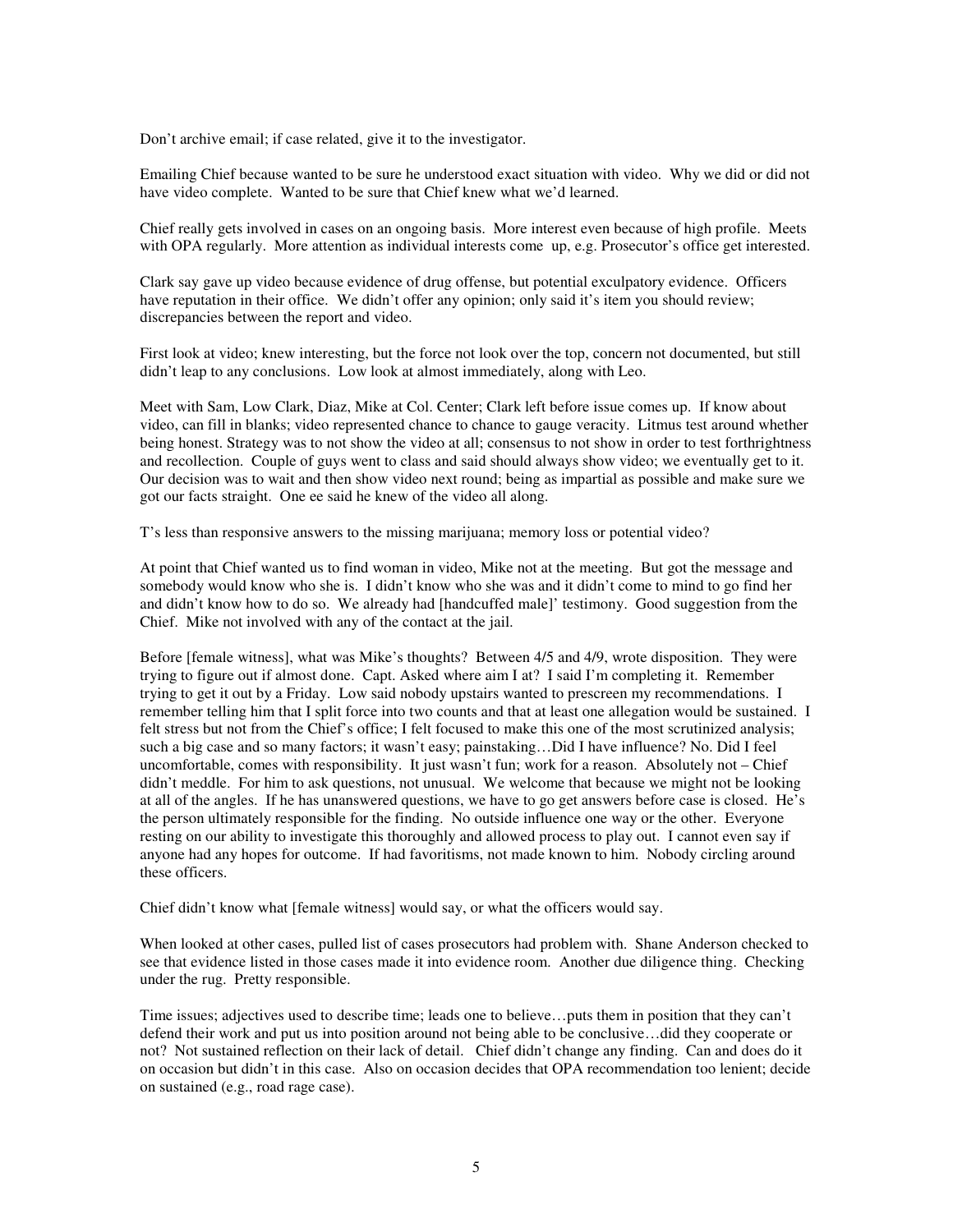I didn't think intentional act of dishonesty…inattention to detail led to report that was substandard….need training. Felt elements were there for the arrest and actions for controlling the subject…elements there for additional witness if they'd taken care to write it all down. If they'd just followed through, they would have been fine. Issues around time line created problems when department demands specifics. They did job but not to high standard required of SPD. Not malicious but carelessness….

With regards to recommending sustained on arrest procedures, know included [handcuffed male] and then coming into precinct and knighting Diamond. Not sure if also thinking about sloppy reports. Doesn't sound like Neil included Acting Sgt. Issue but don't know why. Maybe good to conclude there is confusion and look at the issue later.

#### Bill Edwards, June 26, 2007, 9:00

Aware of case and some of the issues but not specific details. Just sitting down to dinner with Capt Low called and asked he'd be available to come in and briefly explained. I'm the closest. Briefed that Randy and Shane already been there and decided not to spring [female witness] but that the Chief really wanted her interviewed. Decision was made to have her released from jail in exchange for statement. We were very clear with her that it had no effect on pending charges and only thing we were asking is her statement of what observed that night. Took a little time to get to that point. She and the Capt bantering and I was on the periphery. We brought her back to the office to get her statement.

Realized there might be some issues about getting her out. Made the decision to not do a preinterview…not want appearance of steering her to anything about what looking for by questions. At jail or when sat down, made a comment about fact about P contacting her after this incidence. Not sure if he was asking her to lie, but wanted her to testify that officers planted drugs.

I did my interview and when came to part around contact by P and she went into the thing around boyfriend living with her…she not mention anything about planting dope and I asked her specifically so get onto tape.

Not have in-depth knowledge about case…know video not match report and had seen video but not recall if had read their statements…but aware of issues that they said narcotics in P's lap and questions about timeline…joking about what "immediate or is" means…joking with others in the office.

Knew allegation around chocking to get drugs out but really tried to let her tell me what she was going to tell me. What she said and what I saw on the video seem to match…he was her drug dealer…she had sold or traded her car for drugs…and we see her trying to get his car in the video…got the sense she was trying to put things in good light for the officers but it was her decision…We made it clear from the get go that we just wanted her to tell us what she saw…With Capt., no discussion about issues we were looking at…How she decided to tell her story, my sense was she was trying to put it in a good light, but couldn't tell her…Laid it out up front so thought better to put it out there and not hide…get her to acknowledge no effect on her outstanding charges. Only a bail out for that night and in turn we only wanted the truth.

Understand that the appearance is a quid quo pro, but I got no direction from anyone about how to proceed, what we were looking for from her, what to ask...initially Low was going to sit in but he decided not to because he'd be involved in the review process and didn't want to appear to have influence and he was in uniform and Capt. And he'd gone into jail and whisked her away so want to take away option of trying to please Low

I agree with Randy that probably having me do interview because I didn't know the specifics details and so more difficult for me to steer the interview. I wanted to go in and say I didn't do the pre-interview because didn't want her to have any sense of what we were looking for….only looking for her to tell truth about what she saw. Made it very clear up front that all we were asking for the release is for her to give a truthful statement.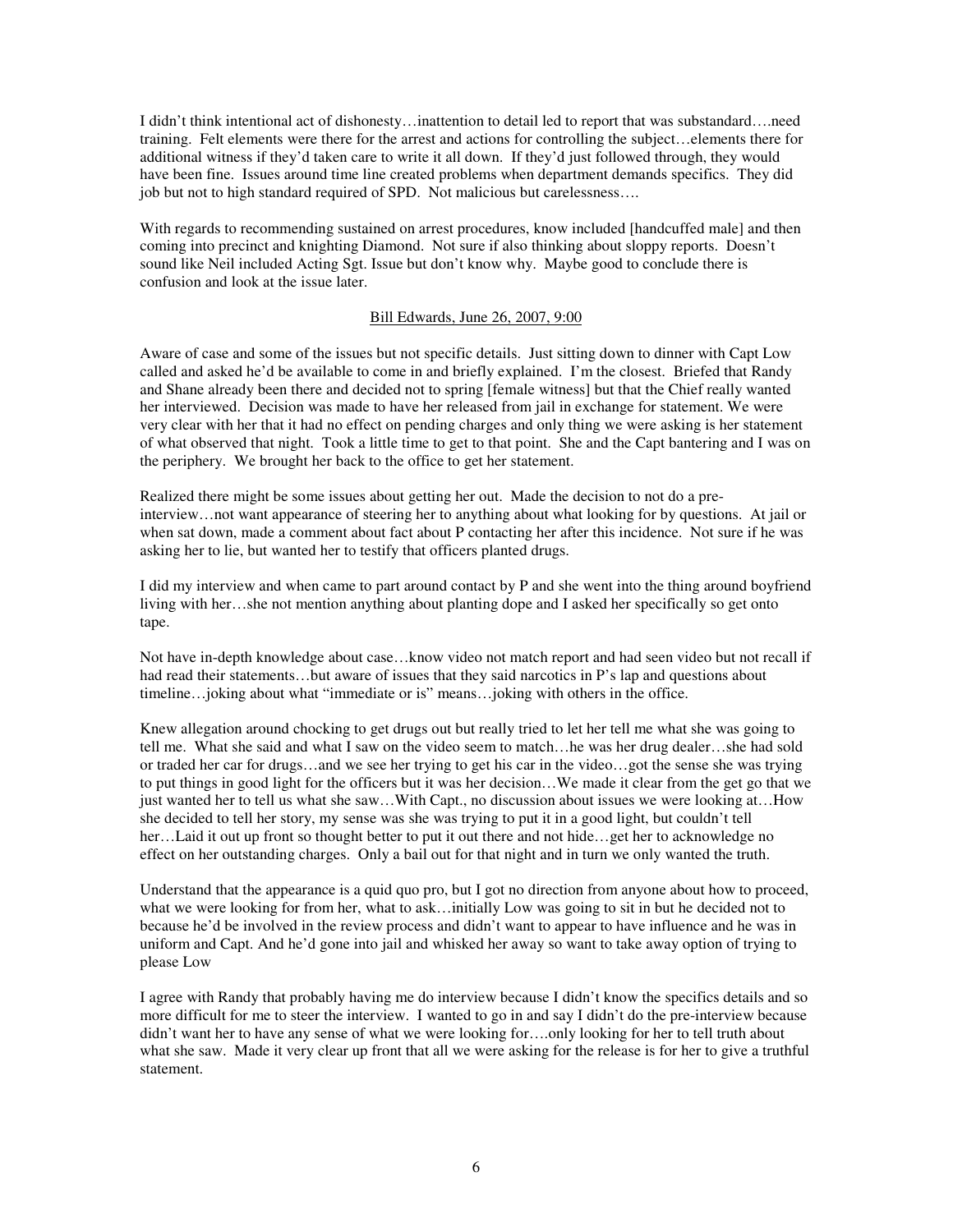Pre-interview not always done…if sense witness might be flighty or unfocused, might get a sense of what they have to say ahead of time and let them know what the focus will be…particularly with intake, ask probing questions and clarification to keep on track and then do statement so more focused. At least get focused on subject matter. If pre-interview, also concerns around assumptions made about what said off the record…want everything on the record other than what spontaneously talking about on the way over.

I didn't go back and read her question but follow up question was merely to get more info…I wasn't looking for anything specific other than what she observed. I had a feeling in my mind that wouldn't get drop dead truth…she seemed she wanted to please the police…she talked about wanting to be a CI and trying to get out of the drug life style and if she helped the police she'd be redeemed in her own mind….trying to minimize the actions of the officers but nothing seemed to indicate that given the allegations …I don't think she lied about what she saw but softened the impact…she believed it flew out of his mouth and I believe that's what happened...the officers having her hand on upper chest rather than throat maybe softened the impact of what she saw…did she intentionally do that or that's how she remembered it, I don't know.

She said she'd talked with P earlier the evening of the incident and he wouldn't give it to her…not know if that's true. Not aware that she'd seen the video. Bill not aware until way later that issue around [handcuffed male] saying missing grass. Understood issue around pulling her out of jail but given that we did, handled in the best way possible by not giving me direction about how to conduct the interview, not have captain sit in, not do pre-interview.

Agree that should be able to direct case best way possible…that's my personal opinion.

Met Low downstairs…not remember if he'd briefed Diaz…Chief K wanted her interview and willing to release her…the sense I had was the Chief but don't know if he made the decision….Low not say anything but Chief wanted her interviewed…don't know if Low made the decision or the Chief made the decision….drove to the jail so we could walk her into the office…went to jail they got her…I stood by and Low did most of the talking...talked with staff to find out what we need to do to get her released...not uncommon to get someone out of jail to get statements or to show them something…brought her from jail and out of sight to talk and wanted clarity would get statement and would be willing to let her out of jail but very clear that nothing to do for charges to go away and still on hook to take care of showing up for court and only not have to spend the night in jail before get out tomorrow.

Capt walked off to do paperwork…might have been when she said P called her…but not interested in pursuing anything or asking questions…noncommittal…wanted to get her on tape and goal was to get her back into the office to get as much of what she was saying on the record….off the record, not talk much about the incident but about herself…drug habit…not really using…been clean and sober but fell off the wagon...CI thing came up...not sure if she said was working with someone as CI or had a card to follow up with someone…could have been her effort to show working with the police…people want to drop officers' names…meant to impress and I didn't pay a lot of attention…rambling and most not germane to the investigation.

I felt she was credible in what she told me but that there was some minimizing going on…I don't' think the basic facts were inaccurate…not notice [handcuffed male] but she needs her fix and she's got a plan to get P's keys and may have at the time realized someone there but not important enough to store that info…she was focused on P and his money so can get dope. Fact that she didn't remember [handcuffed male] didn't bother me too much because probably high or coming off a high.

At time of interview, no info whatsoever about whether there were any leanings on findings…I didn't even know all of the specific allegations…figured it was use of force and issue around arrest procedures…thought looking at more of honesty type info…know trying to get done in a timely manner and want to do my part.

Because had seen the video and knew basics of the case, some idea of her role there but just wanted to find out what she'd seen. Key for me is nobody said interview her because we want x information, other than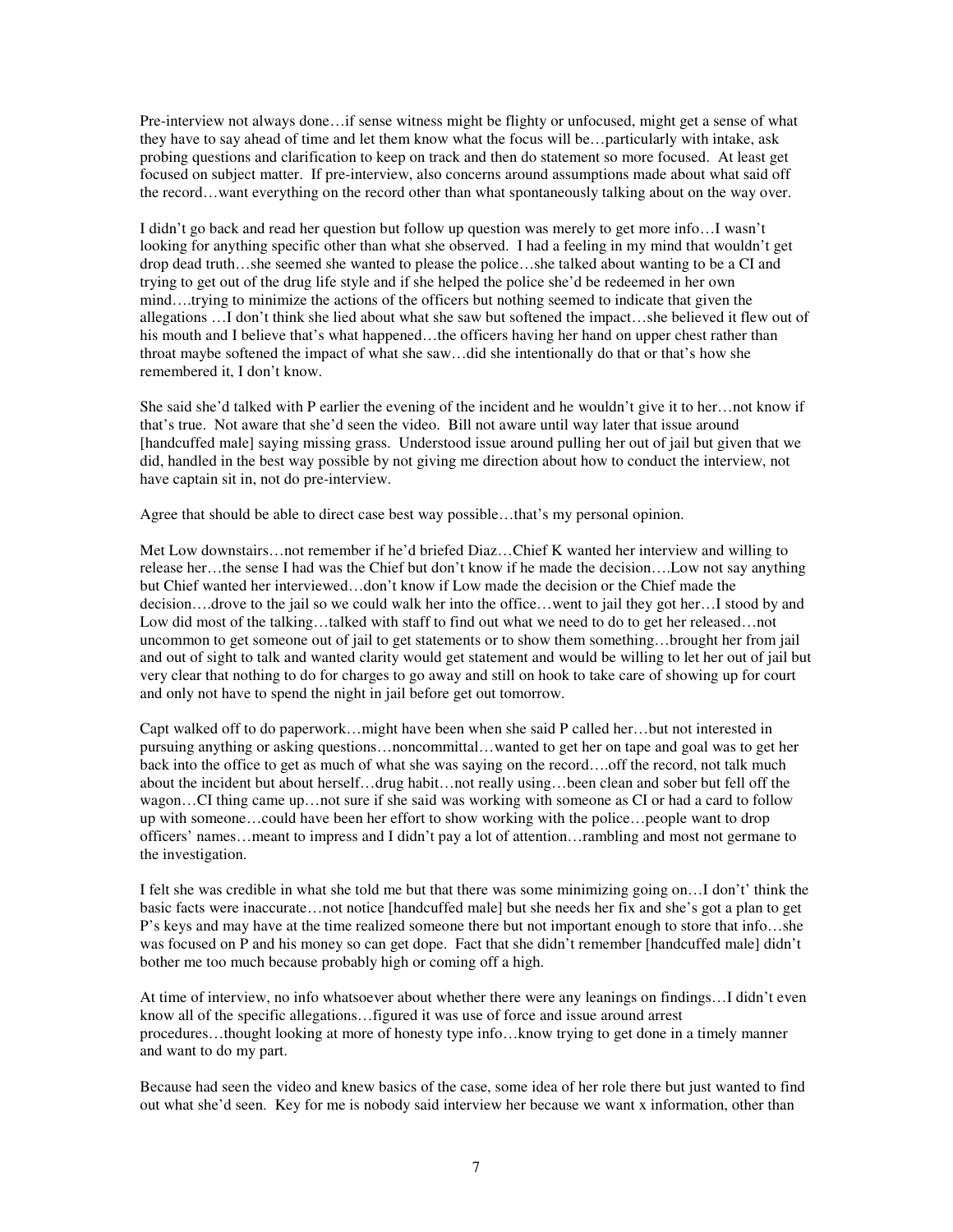what she saw and what she was doing. After interview, reiterated that all because she was going home, still needed to take care of her charges…reminded her she'd get a warrant if not…more like trying to tell her here is a chance to turn your life around and you need to not do this because otherwise arrest her again…not about the case but more social work side of the police job…offered to give her a ride but she wanted to take a bus.

You can disagree with the Chief but it was his decision. The process was good and thorough. I don't think the process is the issue here.

# Deputy Chief John Diaz, June 26, 2007, 2:00

Normally not involved until gone through whole process. Here, Mark Larson and Kathy Vanolds wanted to meet about Neubert case and first heard about this one. Probably a month after video tape. Erin looked at video and then came back here to look and following Friday? That Leo and I met with Larson and Kathy. Neil Low, Mike Kebba there and Leo and Diaz and discuss Brady notices. That day, looked at videotape 3 or 4 times, and read the report. Couldn't tell why people worked up about the case….report "lackluster" and report show timing off. Person in wheelchair and lots of people around but everyone looked pretty casual…not look out of the ordinary. Prosecutor's office wanted to be sure info went out to P's atty. OPA actually contacted prosecutor's office. Focus then on Brady requirements. Also, they knew officers had a lot of arrests and hoping for resolution because of other cases pending. OPA said would complete timely way. Diaz unhappy with quality of some cases and timeline.

Sure talked with Neil and Mike to be sure get as complete a case as possible as quickly as possible.

They did the heads up re: Patterson and feds did it on the  $14<sup>th</sup>$  and KC then did theirs on the  $21<sup>st</sup>$ .

After Diaz look at video, ask around camera angles and realize never gone out to look at it. He went out himself and saw 2 cameras and would have been close to officers and they would have known there. All bicyclists use cameras and ask for in other cases. Would have to have known cameras there. Not pleased that OPA hadn't checked.

Told Neil to go find other two witnesses. When Chief meet with Sam and Neil and whoever they talk about the cases and I sat in on this one …to get district officers to look. Had sent letter at last known address…I was unhappy about that because not way to find someone…Think that P had named the woman as a witness so didn't expect that she'd be helpful to the officers but Chief came up with idea about how to do it.

I get a call from Neil (and probably after Randy talked with her) and she'd been picked up and Neil said he wouldn't drop the charges. He said he'd told her that she could get out of jail that night but not have charges dropped. Would have been kicked lose by morning anyway. Recall that Neil reported after he did it; no problem with the approach. No promises around charges and have to look at severity of offense.

Don't recall if he asked for permission or just agreed that was the approach or reported and said he was going to do it. No red flags. Diaz still assume not helpful for the officers.

Think talked next day or soon after that [female witness] had been contacted. Neil sent email and then probably the morning of it Chief had info. Something that happens somewhere up the chain of command…

Oversight function of command staff to look at quality of investigations. This was a common case and nothing unusual about how searching for the truth. My assumption was that C's testimony would not be good for the officers, she'd been identified by P, and she looked on the video like she knew P

Read over C's testimony…she acknowledged she was dope dealer and wanted his car and verified around where saw dope coming from...remember from [handcuffed male] that he said he saw bread crumbs on P which tallies up with officer's.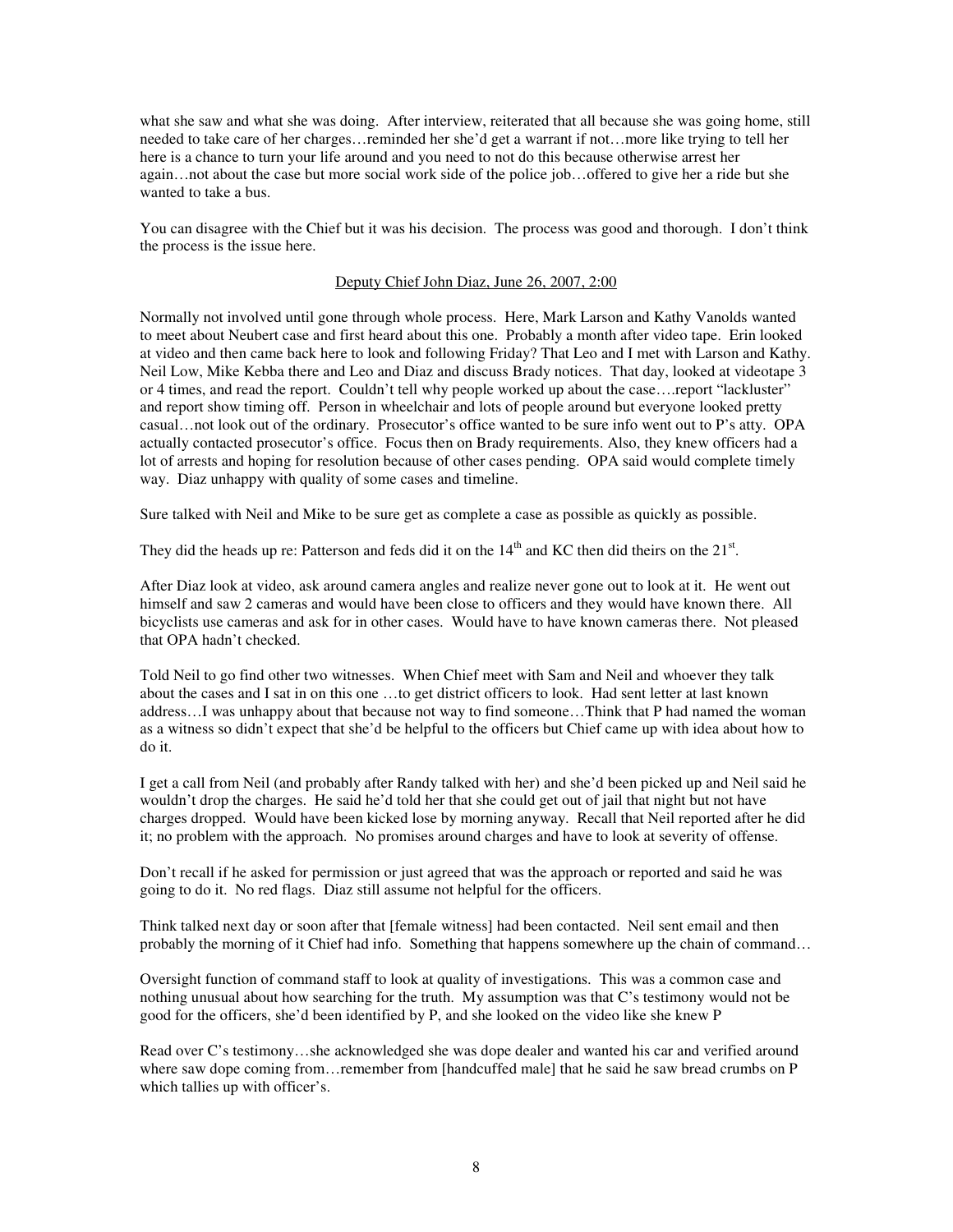Be more worried if all statements look alike because then look like everyone got together on a story.

Telling Neil and Mike need to do a better, faster job. We'd lost some key cases

Initial complaint around use of force but issue around whether officers lying was biggest concern around the planting of the dope issue.

Lessons learned but everyone trying to do the right thing here, which is to find the truth. A half done report would not have been helpful.

Checked email and nothing else

#### Sam Pailca, June 27, 2006, 11:00 am (telephone)

Don't remember seeing the original 2.7…remember Kebba catching me and close in time to leaving for a trip or for good…weird development…remember something about allegations of drugs planted and force and have video and not matching up…remember asking him where officers are now and saying you should pull supervisor group (e.g. DV) to decide about employment status. Form developed to use. Pull group together to see whether to pull them off the street…no criminal allegations, so whether should do it…I said validity issues. Asked if P had been charged. Be sure to let prosecutors' office know. Maybe later talked with Neil and he said not do supervisors' group meeting.

Remember multiple interviews with officers and maybe something not match video…

Sam had trips in February to Spokane, for NACOLE to San Jose. Last official day suppose to be Feb. 16 but come back in on Monday to do exit interview with City Council. Start with Microsoft on Feb. 26.

Regular practice to brief Chief during development…status of complex, more serious cases…would have briefed Chief at minimum of every two weeks.

Chief's suggestion to locate witness "not unusual." There were cases we'd look at allegation A and he'd see if they had problem with other arrests…suggest other lines of inquiry…interpreted as direction from him.

Ever interview witness yourself? Can only think of two…recall recent reluctant complainant, did initial interview with her. Never re-interviewed witness if credibility issues…Could develop more formal credibility matrix…think Pete suggested…credibility determination is fact finding function of investigators…if question, might follow up with discussion with investigator…captain looks at all evidence and more explicit credibility statement sometimes.

No appeal process…no double jeopardy if look at facts because no discipline possible….one of standards used about whether to reopen investigation is whether new evidence…enhanced video might meet that standard. Cases where reopened…one where person administratively exonerated…complainant not cooperate but later his attorney offered medical records showing significant injuries…wanted to get another medical expert but took too long…if new investigation showed misconduct, would have tried but to not rule out possibility of discipline…another case involved Bartell's…with Gilchrest, considered because new information from court proceedings but he and his wife decline to reopen…woman arrested for DV, initially declined to cooperate and then she followed up…broken arm in arrest…if there is an allegation of perjury, new allegation and new case.

What mean to reopen – what options are available and how far to push...there are other reasons to get to the bottom of what happened besides discipline of employees involved.

Not recall issue of releasing someone from jail in exchange for statement coming up before…Not believe OPA Director have authority to set it up…would have taken the issue to the Chief and even if there was disagreement, would have taken his direction. Couple of cases there was notion of administrative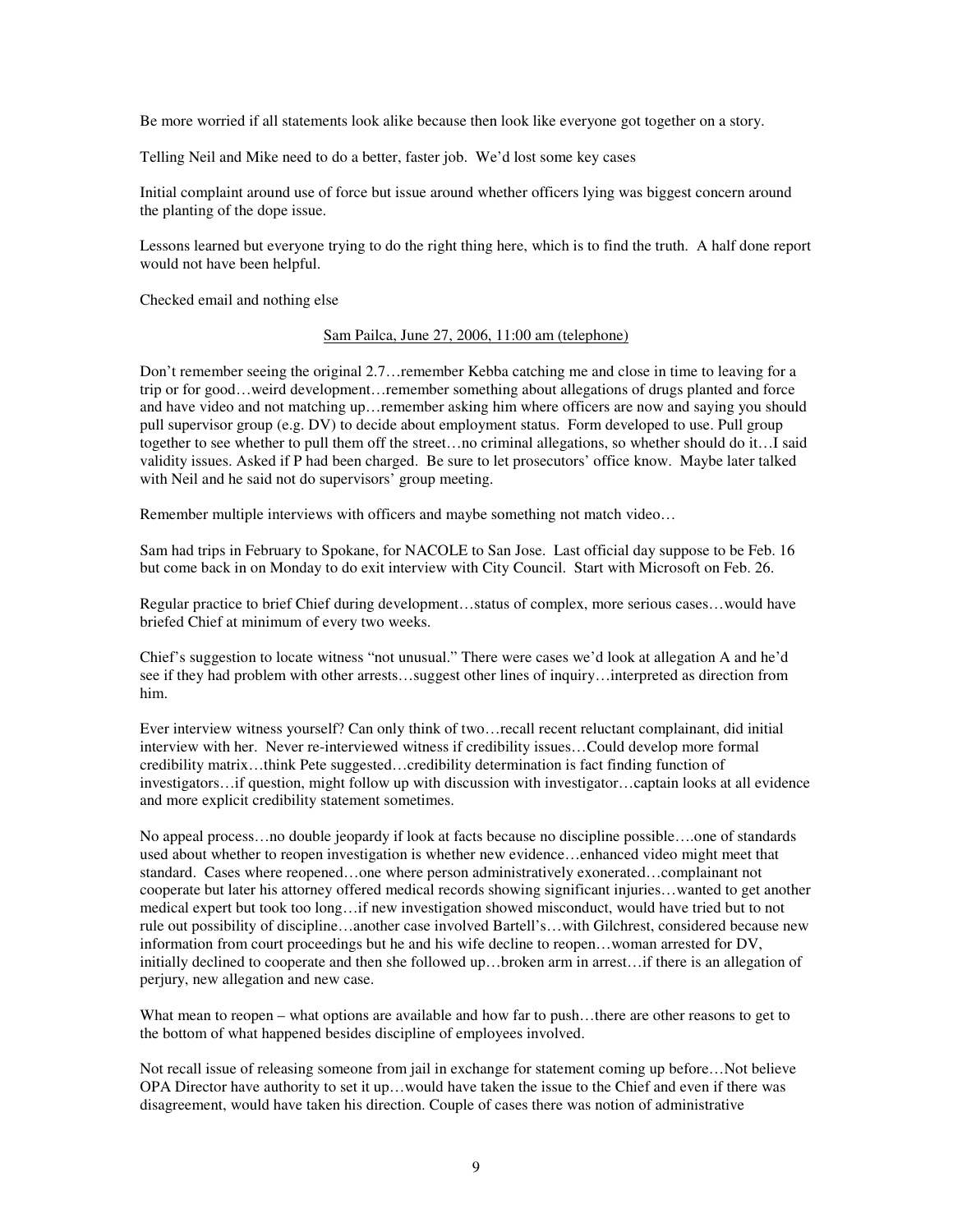immunity…we won't report something subjecting employee to discipline for failure to report something and promise no trouble but want cooperation in investigation…prepared agreements but not sure use…would have told Guild…would have consulted Chief because he has hiring and discipline authority.

Thoughts on what happened with [female witness]…case by case…weigh competing interests, benefit and need to know information outweigh potential harm. Legitimate technique to use in appropriate circumstances.

Integrity and absence of civilian director…John couldn't be Acting Director so no other civilian available…Auditor was an important check…there is a flaw in the ordinance that no provision for more oversight if Director absent…captain is deputy by ordinance.

If I thought Chief was interfering, I'd tell him it was my call on investigation…e.g., I told him my call on how to classify cases and should be delegated to me.. If concern, option to go to Mayor in open case or Council in closed case. If captain told to make deal with witness so witness would say x, the captain can't go to mayor's office. Civilian there serves as check.

Any overall comments/concerns: wonder about sequence of events. Neil duty captain and problem wearing two hats. Biggest issue was officers' report not accurately describe events…putting people in jail…report treated like small thing but repercussions beyond the guys if report not complete… they have new assignments.

# Brian Miles, June 27, 2007, 3:00 pm

Intake of Mr. Patterson's complaint done in-person. He came in accompanied by another adult male. Nothing remarkable about intake. Initially, Patterson spoke but then companion try to offer information. I asked whether he was witness and then asked him not to talk since not present at arrest.

Patterson talked about officers twisting his arm, could name at least one officer but I don't remember which. Said he was injured. I asked him if I could take photos…went and got 35 mm camera and business card…took pictures across the room and then close up.

Outlined process…knew would be full investigation because use of force allegation…there had been a split in office about whether to do taped intake interviews…I thought taped interviews good idea but everyone decide to only get basics, photo's, medical release, 5 day notice, intake packet for the Lt.

I was struck when take issue came up later…no mention of video during intake…I would have noted…practice is to take handwritten notes, type up, and then throw away handwritten notes.

Just recently, decide to take taped statements at intake stage…can always do follow up.

If Patterson had focused on planting dope at intake, I would have included it as an allegation.

Didn't see injuries and I didn't believe his story. Reason I wrote "highly unlikely" on use of force issue on my checklist… I'd look to see if one done but based on the story and no injuries, didn't think it would be there.

Tried to treat Patterson with dignity and respect…when all done, Patterson seemed a little less suspicious.

Friend who came with him in and out during interview...cell phone ringing.

# Leslie Thornburg, July 2, 2007, 3:30

The handwritten notation, "4/9/07" on the Proposed Disposition is her handwriting. She puts in the date the day that she's copying and mailing the proposed disposition to everyone. She uses that date because the 10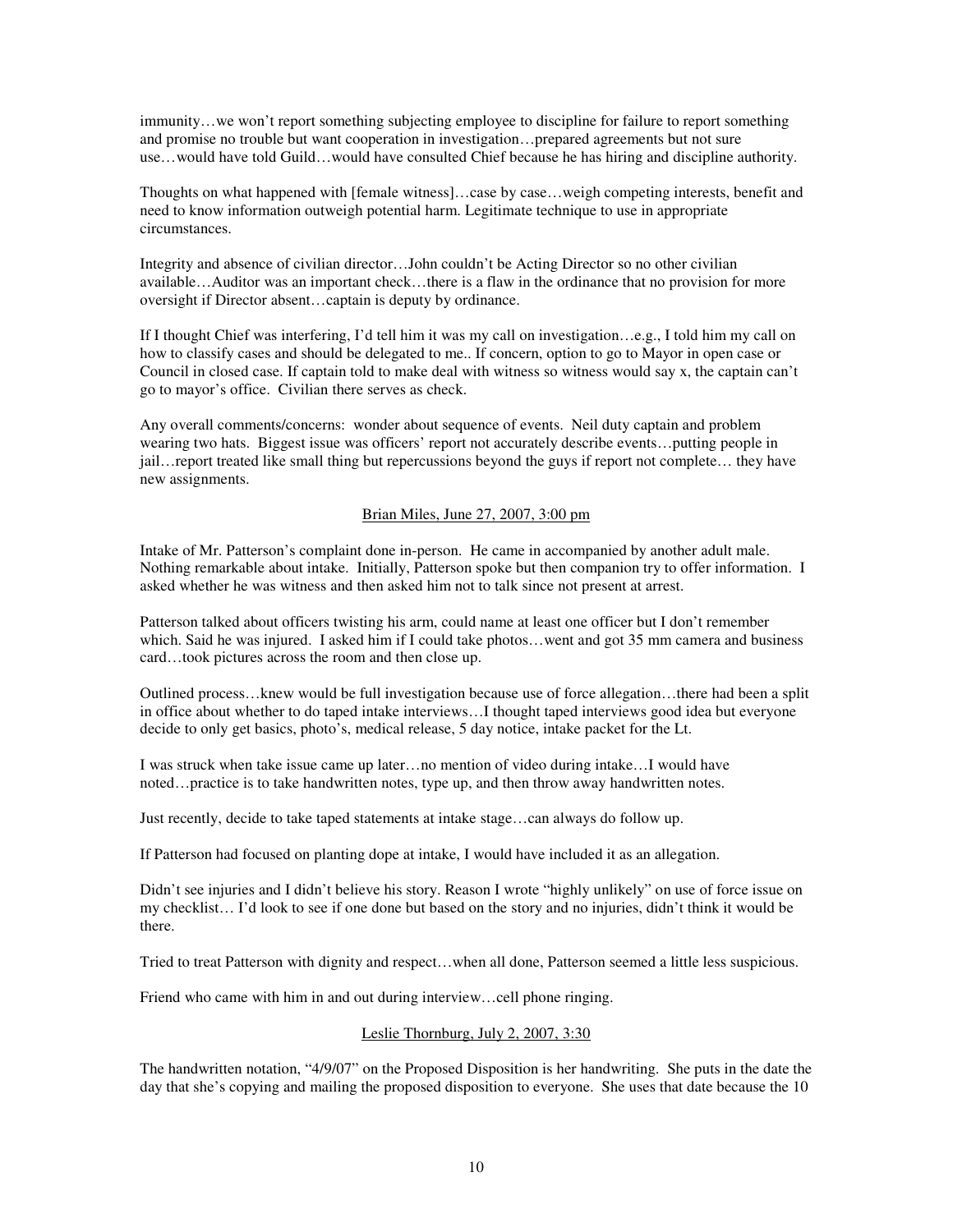day review period begins ticking on the date noted on the memo. She checked the properties of the memo itself and reported that the proposed disposition memo was created on April 3 and modified on April 6.

### Alyssa Pulliam, July 2, 4:30 and July 3, 2007, 10:45

Was there a disposition or discipline meeting held in this case? Alyssa gave me the following time line based on her review of the Chief's calendar:

April 5 – 2:00 – Chiefs Kerlikowske, Kimerer and Diaz meet to review the case; not sure who else might have been in meeting.

April 6 – Kate Pflaumer came to review the file at the Chief's request; Alyssa helped to make copies

April 6 – 2:00 – met with SPOG to review the completed Patterson case

April 9 – 2:00 press conference

April 12 – formal disciplinary meeting –was scheduled for 30 minutes but lasted a couple of hours April 13 – 7:45 am (one of them going on vacation) -Loudermill meeting with the officers

A disciplinary meeting was schedule for April 12. Leslie and I worked out a deal for all discipline meetings that I would take care of setting it up. Notice is sent out to everyone. Looking at a copy of the notice sent out on this case, notice of the meeting went to Brown, Steven; Diaz, John, Kebba, Michael; Kerlikowske, Gil; Low, Neil; McCarty, Mark; Pierce, Linda, along with support staff working with these people.

# Joyce Low, July 3, 2007, 11:15

When OPA-IS has completed its investigation, the file is copied and distributed by Leslie. Usually, the OPA Director gets a copy at the same time as the Section Commander. Depending on the OPA Dir.'s schedule, she might complete her review before she even gets input from the Section Commander. If it turns out that the Commander reaches a different conclusion, she can go back and consider. The Dir. also sometimes has OPA-IS recommending one thing and the Section Commander recomm. something different and the Dir. has to decide for herself for the certification.

I got notice of April 12 discipline meeting on the Patterson case. I usually create a folder with a downloaded copy of the email notice on the outside. Then, as information comes in about the discipline, like the Loudermill meeting notice, the Chief's final decision and the discipline action report, I put it in the folder. Also track the dates and information on a spreadsheet and calendar to watch to be sure that final discipline is imposed within the 180 days.

# Chief Kerlikowske, July 3, 1:00 and July 5, 2007, 1:15

Why was there a sense of urgency? Huge amount of attention about the case...Brady letters had gone out and cases pending…important to resolve allegations. We had impassioned discussions about the case.

First really focused on the case when got call from Mark Larson to discuss the video. I wasn't available but Diaz and maybe Clark looked at the video. We were told they were dismissing Patterson's charge and sending Brady letters. John told me there had been an incident and I needed to be briefed. Initially saw it as issue of force and questions about officers' report. Shortly afterwards, issue about planting dope came up. I told him to put all resources necessary into the investigation.

Biggest concern about allegations raised was planting evidence. No question…if guys had planted dope it goes to the heart of everything…that's corruption.

Capt. Brown had given his concurrence and was at the discipline meeting. There was across the board concurrence. John Diaz made sure that Steve Brown got a copy of the file. He had reviewed it before the meeting.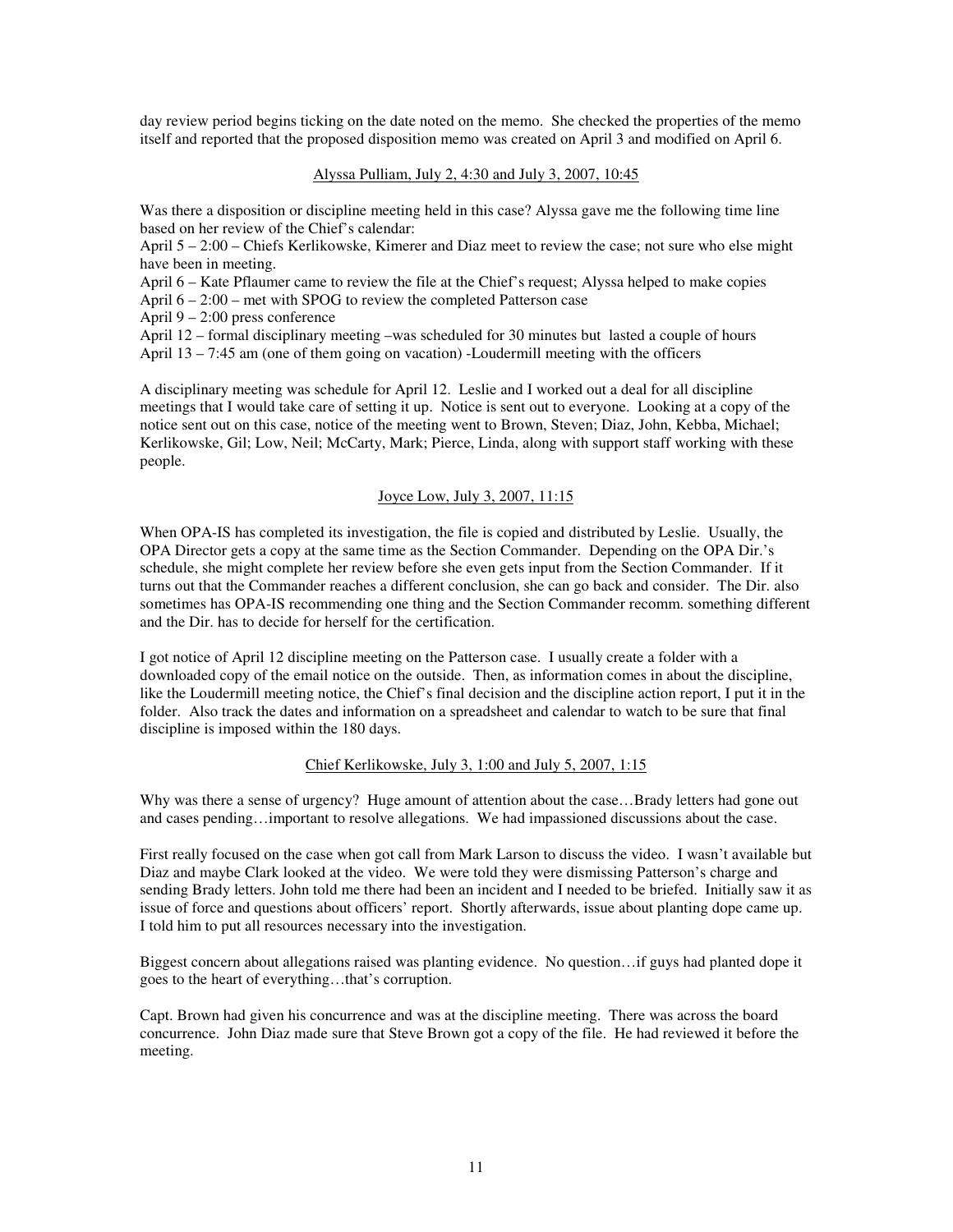Met with SPOG before press conference to make sure it was okay to go public. Rich would have notified the officers. The Loudermill meeting was uncontentious. They were embarrassed, knew they should have written up handcuffed guy, accepted responsibility.

Why asking for more steps after April 9? Agree with Sam that reasons to get questions answered not related to findings or discipline. May go to Loudermill or to media concerns.

Asked for evidence check – were officers turning in narcotics and other evidence recovered? Follow up on dime bag issue. Hear all of the time that "a cop stole my dope." Wanted to know their history on submission. Looked at a computer print out first. Then check to see if dope, money, guns, paraphernalia turned in.

When found out that they hadn't found the female witness from the tape, I told them, "Go find her." This is part of an OPA-IS problem that they rely on phones and faxes and need to get out there. It was my idea since she was a downtown person to give her picture out and see if the downtown officers could ID her and let us know. I had nothing to do with the decision to release her from jail after she was found. I got an email Neil sent to John and Linda the next day saying it had happened.

On the Acting Sgts. issue, not sure what happened with including it in the sustained finding on arrest procedures. Do not think there is a problem because just forgot to sign in as Acting but understand that Kebba recommended sustained.

# Mark McCarty, July 3, 2007, 4:00

Why was there no notice between the time of the discipline meeting and the Loudermill meeting on April 13? Everyone agreed that the best way to deal with it was to confront it and move on. The officers did not challenge the finding that they didn't screen the guy in handcuffs when Patterson came along. Worked things out to get it done quickly… acknowledging the problem and moving on.

We mutually arranged with the Guild, the officers and the Chief to set up the Loudermill right after the discipline meeting. We met and then actually wrote it up the next week. Discipline was imposed and they cooperated.

There was no procedural irregularity because they agreed to the date for the meeting. Even when send out notices of a Loudermill meeting, dates change…officers want to move it up or back because of their schedules is typical.

# Sgt. Shane Anderson, July 3, 2007, 7:30 (telephone)

Involvement with the case. Sat in on  $2<sup>nd</sup>$  interviews of officers and went with Randy to West Precinct when [female witness] was arrested to attempt to get a statement from her. She was arrested for a drug charge and we told her we were doing an administrative investigation. She said she knew something but didn't want to say anything unless we let her out. I told her we could offer to set something up with the narcotics detective… that if she has information about others and drugs, then might work out something with detective to get off that night or if become CI, work off entire charge. Gave her option of working as informant because that's something narcotics does to try to get info on other drug deals. Made it clear to her that admin investigation was separate. Randy and I try to keep the two completely separate. But if she has info on other drug deals, then might work with detective. I was comfortable with this idea because I worked narcotics. She didn't want to work with narcotics Later found out she had given interview but I wasn't involved.

Everyone wanted to hear her side of the story. I had no sense of what her testimony would be. We said that id didn't matter what she had to say…just want your side of the story. Felt like she was trying to play us…not comfortable making that decision to let her out for her statement. Had trouble locating Low and Kebba.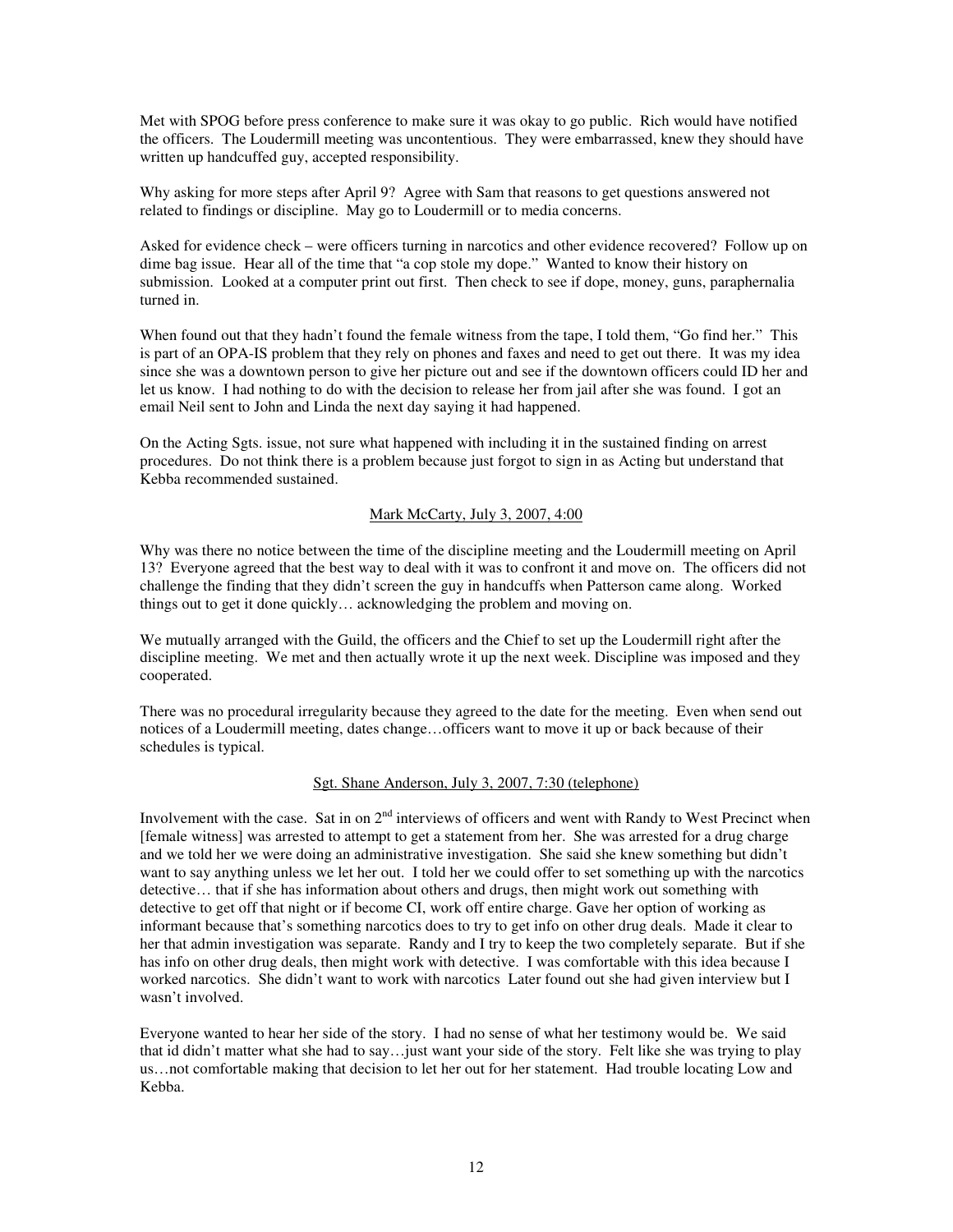I sat in on  $2<sup>nd</sup>$  interviews of N and T. Not in on decision to initially not show the video. My presence was requested by Kebba because of my narcotics background. Officers seems to be answering in a noncommittal sort of way…not completely forthcoming but not deceptive.

Did evidence check at end of April…check to see if things on the up and up as far as evidence in other cases. Lt. Kebba gave me case numbers. .Met with employee of the evidence unit a couple of days before. He pulled all of the evidence in the cases we wanted. I didn't reweigh drugs because way originally weighed (e.g., in a baggie) might not be how stored here. Just from my experience and eye-balling, evidence there as reported and in right amounts.

# Deputy Chief Clark Kimerer, July 4, 2007, 11:30

I was not a part of the original review chain. I was pulled in late…specifically involved when the Chief, Neil, Diaz and maybe Brown were looking at the case and the Chief said it was incomplete. I had already scanned it and seen witnesses identified but not contacted. Said something about we need to find her and see what she has to say. Not the best case I've seen investigated. We need the best investigated case we can get because making decisions about people's lives.

Think I proposed, "let's dive in." Probably said it to Diaz…let's look at the vantage point, look at the video and then go down there. Gil said, "I'll go, too." Met with Sgt. Ashley Price who is familiar with the area. Used same spotting scope as guys did. Questioned, " Is it seeable?" Testing what was in the report; validated that and saw same activity around drug deals.

Soon after, found the witness. I got a summary. Chief said let's get everything we can so make best decision. Give me the best case. Small frustrations because there were still lose ends. Lt., Capt., any rank – if you review an investigation and it's not complete, send it back to get it done.

Role of COP to say, "You've missed something." Not to influence outcome but because we are cops and what we do is make sure investigations are complete. Can happen at any level of review. I've reviewed 100's of these and seen cases sent back before.

Not recall having details about the interview process with the female witness. Interview people in jail all of the time.

COP said I'm leaning towards the following findings, went to the site, got new information, and I concurred. Not as in-depth on honesty except there were discrepancies but not enough to trigger dishonesty…sloppy and imprecise.

COP said in meeting, must address report, screening, planting drugs.

"Can I have my drugs back:" not credible.

Don't like lack of clear delegation of who was in charge – acting sets., etc. Failing to follow procedures in reporting, I agree.

Not part of IS to look at other issues, but want to consider bigger picture, too. Diaz got 40 or 50 incident reports going back a year. We reviewed as if we were the sgts. Neubert and Tietjen sometimes with each other, sometimes alone. Randomly looked at report quality and found laudable actions. Appeared thorough, in the main. Saw none where little voice questioned honesty. Mainly worked with John but maybe Gil and Linda looked, too.

Broad discretion under deliberative process as to what to consider in these investigations.

Also called evidence. Give me run on all evidence entered in last few years. Is there spotty entry of evidence of marijuana or other drugs? I'm in charge of the evidence section. I got two computer print out runs back to '04. Everything appears scrupulously entered. All 12 or 15 reports I read matched up